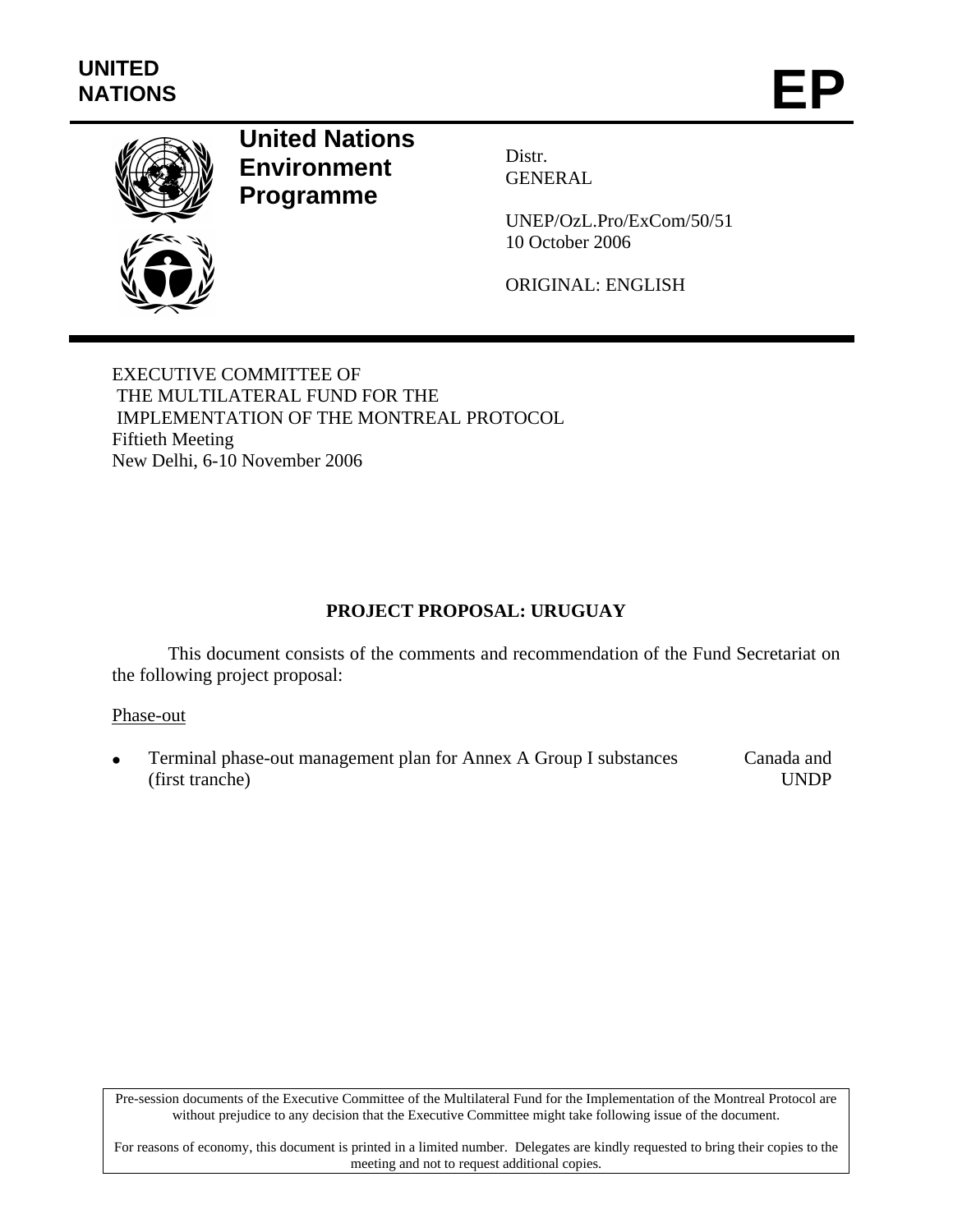#### **PROJECT EVALUATION SHEET – MULTI-YEAR PROJECTS URUGUAY**

#### **PROJECT TITLE BILATERAL/IMPLEMENTING AGENCY SUB-PROJECT TITLES** Terminal phase-out management plan for Annex A Group I substances (first tranche) Canada and UNDP (a) Complement for training and certification of refrigeration technicians Canada (b) Incentives / Tools to promote refrigerant conservation & substitute blends UNDP (c) Enforcement of CFC import licensing system and prevention of illegal trade Canada (d) TPMP implementation, monitoring, and control UNDP

**NATIONAL CO-ORDINATING AGENCY:** Ministry of Housing, Territorial Organization and Environment, Ozone Governmental Technical Commission

#### **LATEST REPORTED CONSUMPTION DATA FOR ODS ADDRESSED IN PROJECT A: ARTICLE-7 DATA (ODP TONNES, 2005**, **AS OF SEPTEMBER 2006)**

| ∼ |  |
|---|--|
|   |  |

#### **B: COUNTRY PROGRAMME SECTORAL DATA (ODP TONNES, 2005**, **AS OF SEPTEMBER 2006)**

| ODS          | Aerosol | Foam | Ref. Servicing | <b>ODS</b> | Solvents | Process agent | Fumigant |
|--------------|---------|------|----------------|------------|----------|---------------|----------|
| CEC          |         |      | 0.82           |            |          |               |          |
| CEC 12<br>◡▴ |         |      | 97.00          |            |          |               |          |

#### **CFC consumption remaining eligible for funding (ODP tonnes)**

**CURRENT YEAR BUSINESS PLAN:** Total funding US \$296,000: total phase-out 3.0 ODP tonnes.

| PROJECT DATA                                  |                                                       | 2005  | 2006    | 2007   | 2008  | 2009   | 2010  | <b>Total</b> |
|-----------------------------------------------|-------------------------------------------------------|-------|---------|--------|-------|--------|-------|--------------|
| CFC                                           | <b>Montreal Protocol limits</b>                       | 99.53 | 99.53   | 29.86  | 29.86 | 29.86  | 0.00  |              |
| Annual consumption limit                      |                                                       | 99.53 | 99.53   | 29.86  | 29.86 | 29.86  | 0.00  |              |
| (ODP)                                         | Annual phase-out from ongoing projects                |       |         | 69.67  |       |        |       | 69.67        |
| tonnes)                                       | Annual phase-out newly addressed                      |       |         |        |       |        | 29.86 | 29.86        |
|                                               | Annual unfunded phase-out                             |       |         |        |       |        |       |              |
|                                               | TOTAL ODS CONSUMPTION TO BE PHASED OUT                |       |         | 69.67  |       |        | 29.86 | 99.53        |
| Total ODS consumption to be phased-in (HCFCs) |                                                       |       |         |        |       |        |       |              |
| Project cost as originally submitted (US \$)  |                                                       |       |         |        |       |        |       |              |
|                                               | Final project costs (US \$):                          |       |         |        |       |        |       |              |
| Funding for UNDP                              |                                                       |       | 240,000 | 48,000 |       | 45,000 |       | 333,000      |
| Funding for Canada                            |                                                       |       | 160,000 | 42,000 |       | 30,000 |       | 232,000      |
| <b>Total project funding</b>                  |                                                       |       | 400.000 | 90,000 |       | 75,000 |       | 565,000      |
|                                               | Final support costs (US \$):                          |       |         |        |       |        |       |              |
|                                               | Support cost for UNDP                                 |       | 18,000  | 3,600  |       | 3,375  |       | 24,975       |
| Support cost for Canada                       |                                                       |       | 20,800  | 5,460  |       | 3,900  |       | 30,160       |
| <b>Total support costs</b>                    |                                                       |       | 38,800  | 9,060  |       | 7,275  |       | 55,135       |
| TOTAL COST TO MULTILATERAL FUND (US \$)       |                                                       |       | 438,800 | 99,060 |       | 82,275 |       | 620,135      |
|                                               | Final project cost effectiveness (US $\frac{s}{kg}$ ) |       |         |        |       |        |       |              |

**FUNDING REQUEST:** Approval of funding for the first tranche (2006) as indicated above.

**Blanket approval**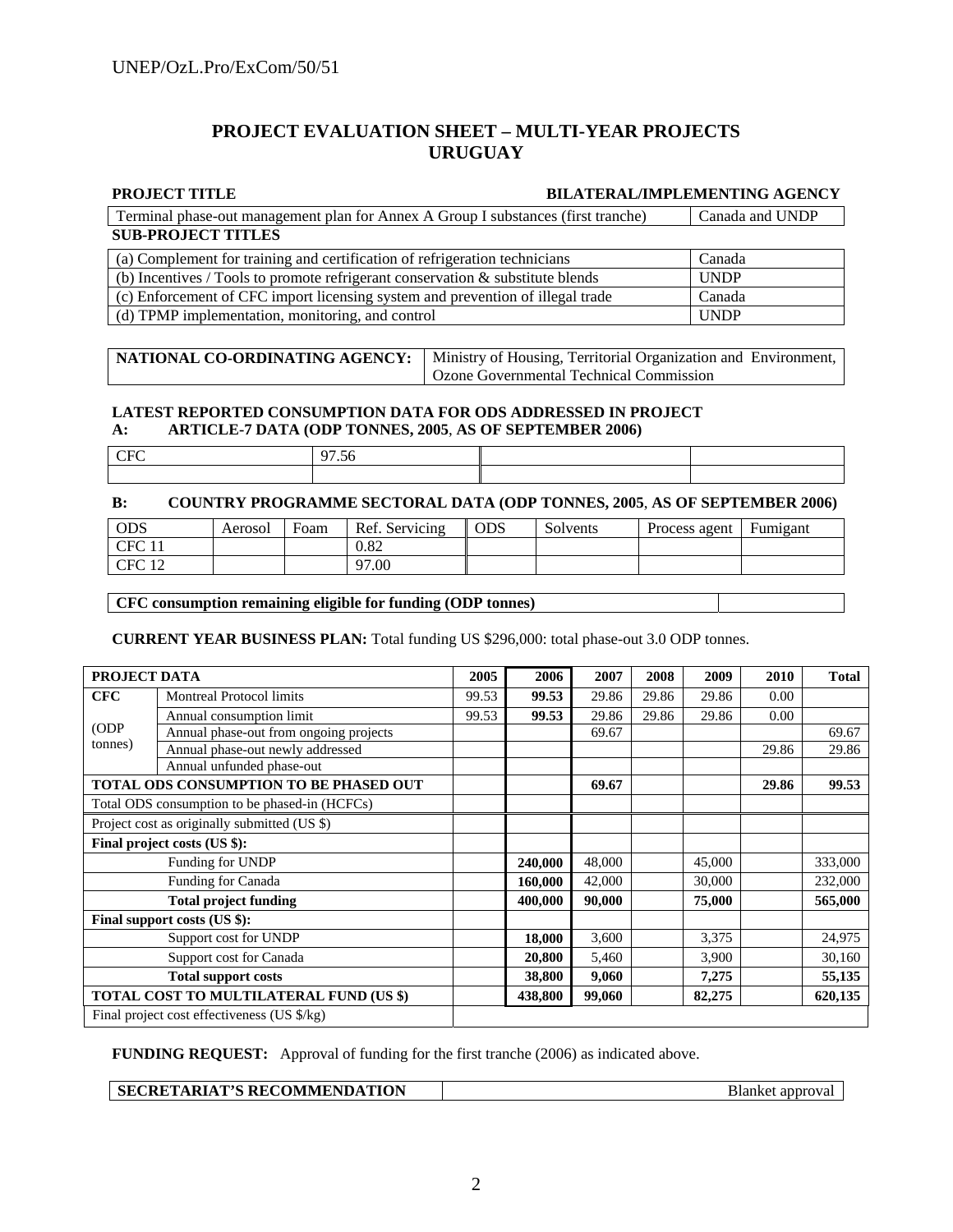#### **PROJECT DESCRIPTION**

1. On behalf of the Government of Uruguay UNDP, as the lead implementing agency, has submitted a terminal phase-out management plan for Annex A Group I substances (TPMP) for consideration by the Executive Committee at its 50th Meeting. The project will also be implemented with assistance from the Government of Canada.

2. The total cost of the Uruguay TPMP is US \$565,000 plus agency support costs of US \$55,135. The project proposes the complete phase-out of CFCs by the end of 2009. The CFC baseline for compliance is 199.06 ODP tonnes.

#### **Background**

3. Uruguay has already phased out the use of CFCs in the aerosol, foam, solvent, and refrigeration manufacturing sectors. The remaining consumption of 9.57 ODP tonnes of CFCs for the manufacturing of metered dose inhalers, (MDIs) is expected to be phased out by 1 January 2008, thanks to the MDI transitional strategy approved for funding by the Executive Committee at its 43rd Meeting.

4. In regard to the phase-out of CFCs in the refrigeration servicing sector, the Executive Committee allocated US \$145,770 for the refrigerant management plan (RMP) at its  $27<sup>th</sup>$  Meeting, and US \$219,934 for the RMP update at its 34th Meeting. A total of 87.99 ODP tonnes of CFCs used for servicing refrigeration systems remain to be phased out.

#### **Policy and legislation**

- 5. The most important legal instruments that form the ozone regime in the country are:
	- (a) The General Law for the Environment, which designates the Ministry of Housing, Territorial Organisation and Environment as the national authority in charge of the implementation of the Montreal Protocol, and establishes the legal basis for the restriction of production and import of ODS-containing equipment;
	- (b) The National Budget Law, laying the legal foundation for the implementation of the ODS import licensing system;
	- (c) A Presidential Decree for the phase-out of ODS, which assigns the responsibility for the control of foreign trade and customs operations with ODS and the expediting of certificates for imports and exports of ODS; prohibits the production, import and/or export of new or used ODS-based equipment or ODS-based products; bans trade of ODS with countries which are not Parties to the Montreal Protocol; prohibits the production, import and/or export of all controlled ODS from 1 March 2008 except for essential uses; and establishes relevant sanctions for non-compliance with the above directives.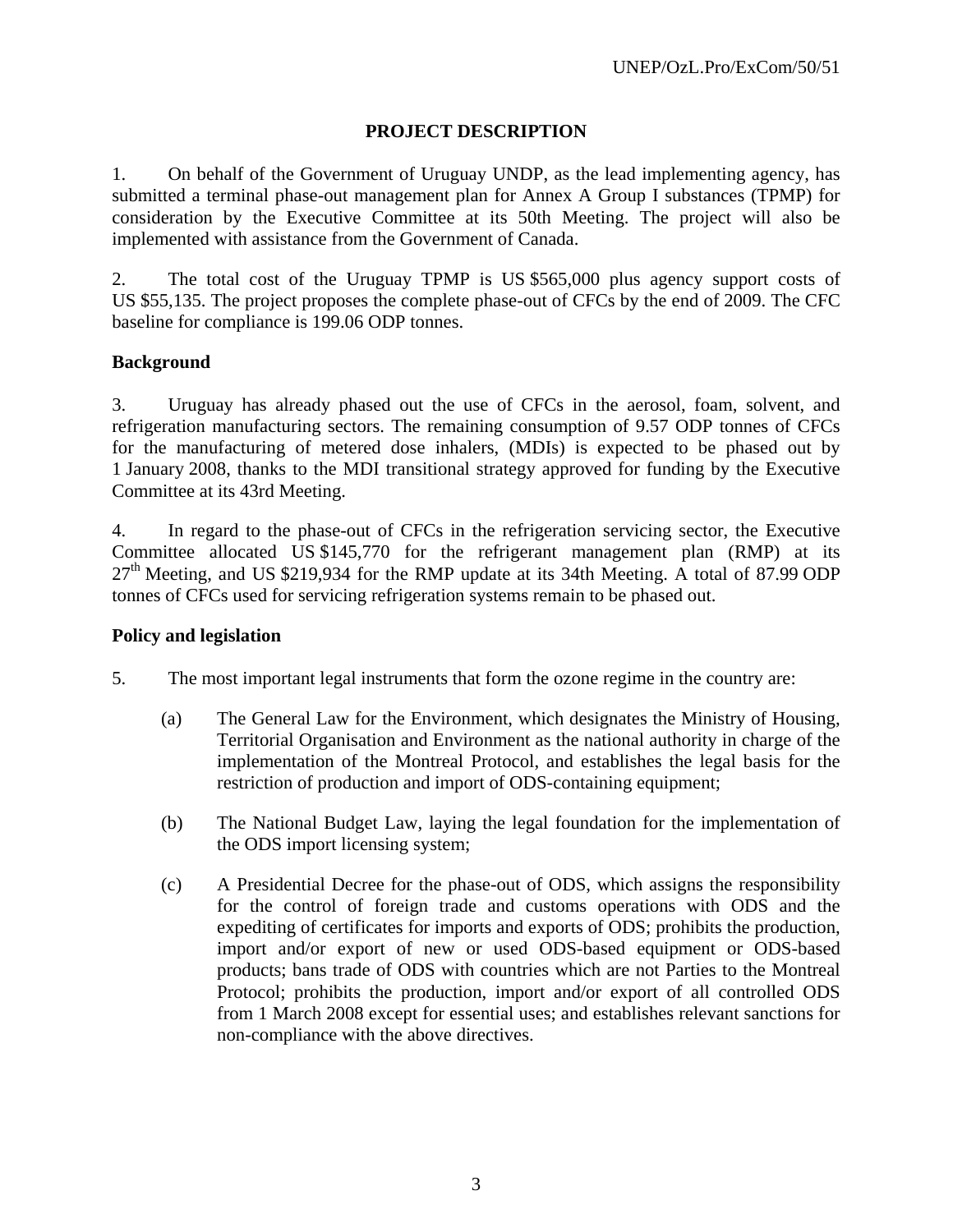#### **Refrigeration servicing sector**

6. Of the total CFC consumption used in the refrigeration servicing sector, 53.4 ODP tonnes are used for servicing domestic refrigerators, 21.5 ODP tonnes for commercial refrigeration, 10.7 ODP tonnes for MAC units and refrigerated transport, and 2.4 ODP tonnes for chillers.

7. There are approximately 1,000 refrigeration technicians in the country of which only around 30 per cent have had specialized training. The refrigeration servicing sector comprises a large number of small users, with many different types and capacities of refrigeration equipment, and most of the remaining users have limited resources for equipment upgrade.

8. The current prices of refrigerants per kg are: US \$6.00 for CFC-11, US \$9.91 for CFC-12, US \$4.88 for HCFC-22, US \$17.85 for HFC-134a, US \$22.00 for R-409a and US \$10.00 for R406a. According to importers and distributors of refrigerants, the local market is evolving towards the replacement of CFC-12 by alternative blends for the domestic refrigeration sector, by HCFC-22 in the remaining commercial refrigeration sector, and by HFC-134a in the MAC sector.

#### **Activities proposed in the TPMP**

9. The Government of Uruguay proposes to build on the foundation laid by the previous work under the RMP and the RMP update. The phase-out strategy will therefore be implemented through an action plan composed of the following initiatives:

- (a) Complement for training and certification of refrigeration technicians to promote the use of good practices in refrigeration; knowledge about alternative refrigerants; and establishment of a refrigeration technician certification scheme;
- (b) Incentives and tools to promote refrigerant conservation and use of alternative refrigerants;
- (c) Enforcement of the CFC import licensing system and prevention of illegal trade of CFCs;
- (d) Public awareness campaigns; and
- (e) Implementation, monitoring, and control to ensure the success of the different initiatives within the TPMP.

10. The Government of Uruguay plans the complete phase-out of CFCs by 1 January 2010, in accordance with the provisions of the Montreal Protocol.

#### **SECRETARIAT'S COMMENTS AND RECOMMENDATION**

#### **COMMENTS**

11. According to the consumption data reported by the Government of Uruguay under Article 7 of the Montreal Protocol, CFC consumption has been reduced from 111.38 ODP tonnes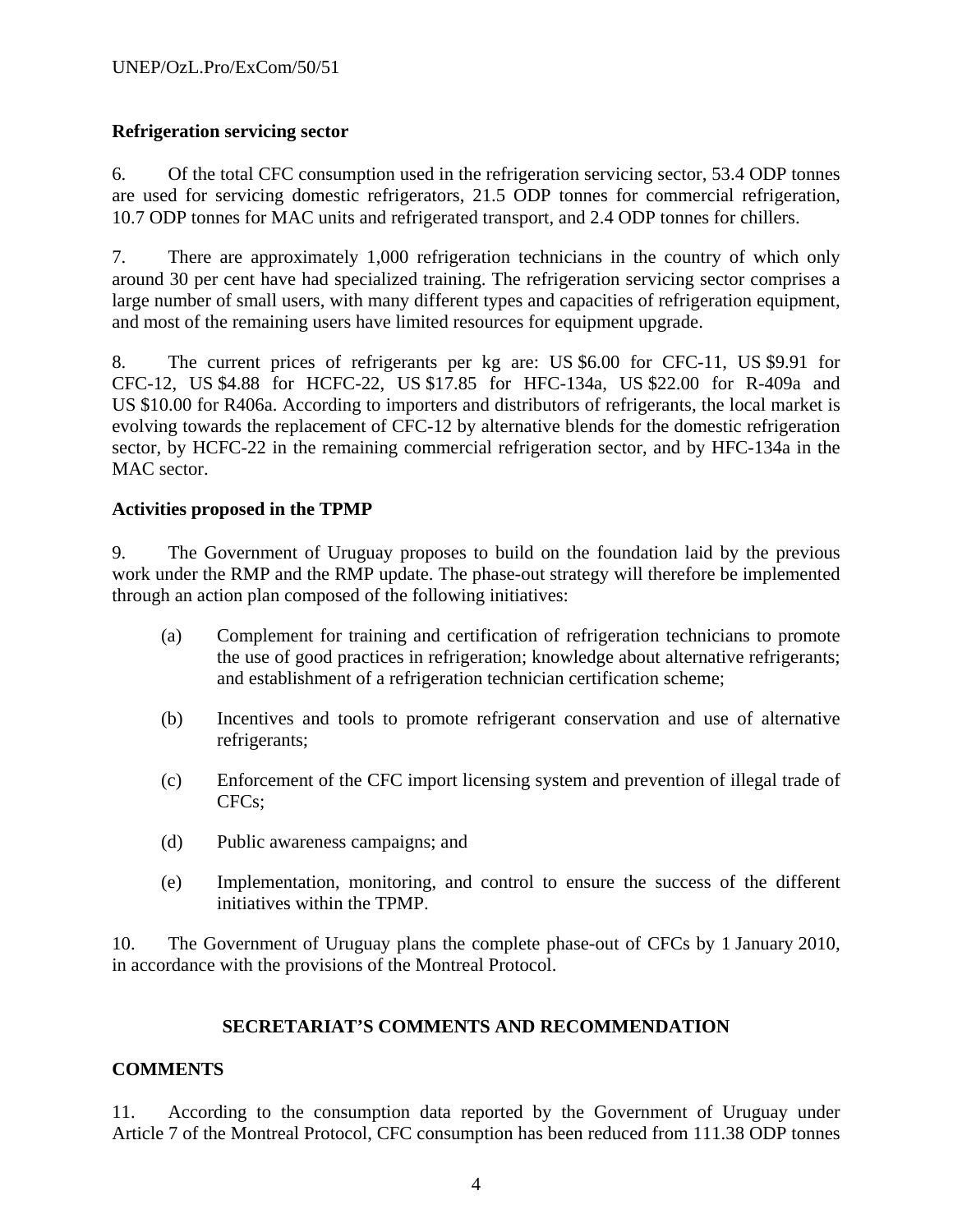in 2003 to 97.56 ODP tonnes in 2005 (i.e., 1.97 ODP tonnes below the allowable level of consumption for 2005).

12. Noting that from the 2005 CFC level of consumption, a further reduction of 67.7 ODP tonnes would be needed to achieve the 2007 allowable level (i.e., 29.86 ODP tonnes), the Secretariat asked whether the Government of Uruguay would be able to achieve the 2007 target. UNDP, as the lead agency for implementation of the TPMP, indicated that current higher prices of CFCs would favour recovery and recycling operations and also promote a faster change-over to alternative refrigerants (very recently, alternative refrigerants have been introduced into the country). Furthermore, in 2006 the Government of Uruguay has stepped up an aggressive programme of consultation with CFC importers in order for them to finalize a marketing switchover strategy for 2007. The proposed project to enforce the CFC import licensing system and prevent illegal trade of CFCs will strengthen the import/export licensing system and reinforce the CFC import control and monitoring activities at customs entry points.

13. The Secretariat asked whether it would be feasible to completely phase out CFCs by 1 March 2008 as established by a Presidential Decree. UNDP indicated that it was necessary to establish the regulations and practical mechanisms for its effective implementation, previous to its entry into force. One of the key issues to address in this regard was the need to provide refrigeration technicians with the information and material resources necessary for the phase-out of CFCs, especially during these final stages of the programme.

#### **Agreement**

14. The Government of Uruguay submitted a draft agreement between the Government and the Executive Committee with the conditions for the complete phase-out of CFCs in Uruguay, which is contained in the annex to the present document.

#### **RECOMMENDATION**

15. The Secretariat recommends blanket approval of the terminal phase-out management plan for Annex A Group I substances for Uruguay. The Executive Committee may wish to:

- (a) Approve, in principle, the terminal phase-out management plan for Uruguay, at the amount of US \$565,000 plus agency support costs of US \$30,160 for the Government of Canada and US \$24,975 for UNDP;
- (b) Approve the draft agreement between the Government of Uruguay and the Executive Committee for the implementation of the national phase-out plan as contained in Annex I to this document;
- (c) Urge the Government of Canada and UNDP to take full account of the requirements of decisions 41/100 and 49/6 during the implementation of the terminal phase-out management plan; and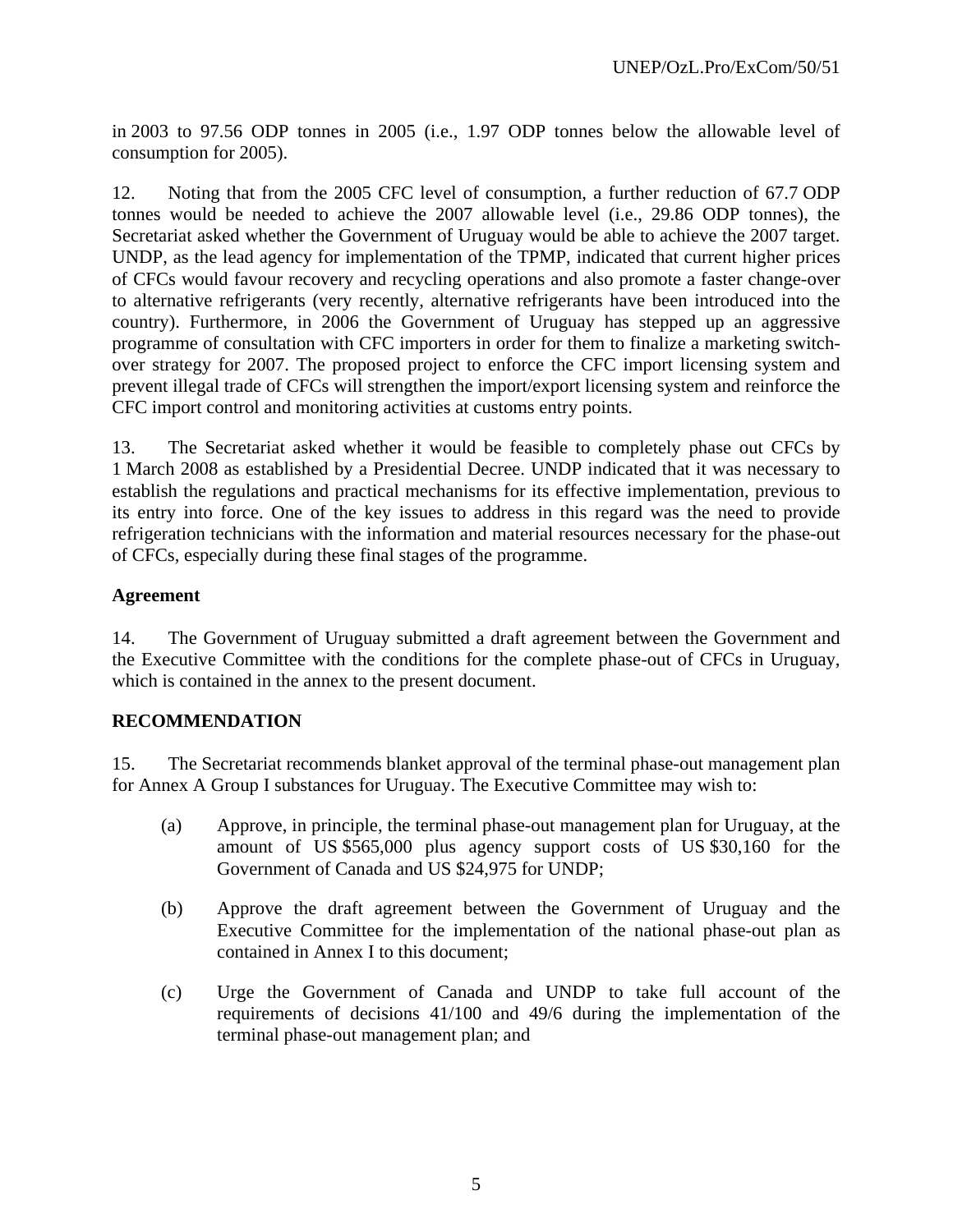## UNEP/OzL.Pro/ExCom/50/51

(d) Approve the first tranche of the plan at the funding levels shown in the table below:

|     | <b>Project Title</b>                                                                 | <b>Project</b><br><b>Funding (US\$)</b> | <b>Support Cost</b><br>(US\$) | Implementing  <br>Agency |
|-----|--------------------------------------------------------------------------------------|-----------------------------------------|-------------------------------|--------------------------|
| (a) | Terminal phase-out management plan for Annex A Group I<br>substances (first tranche) | 160,000                                 | 20,800                        | Canada                   |
| (b) | Terminal phase-out management plan for Annex A Group I<br>substances (first tranche) | 240,000                                 | 18,000                        | <b>UNDP</b>              |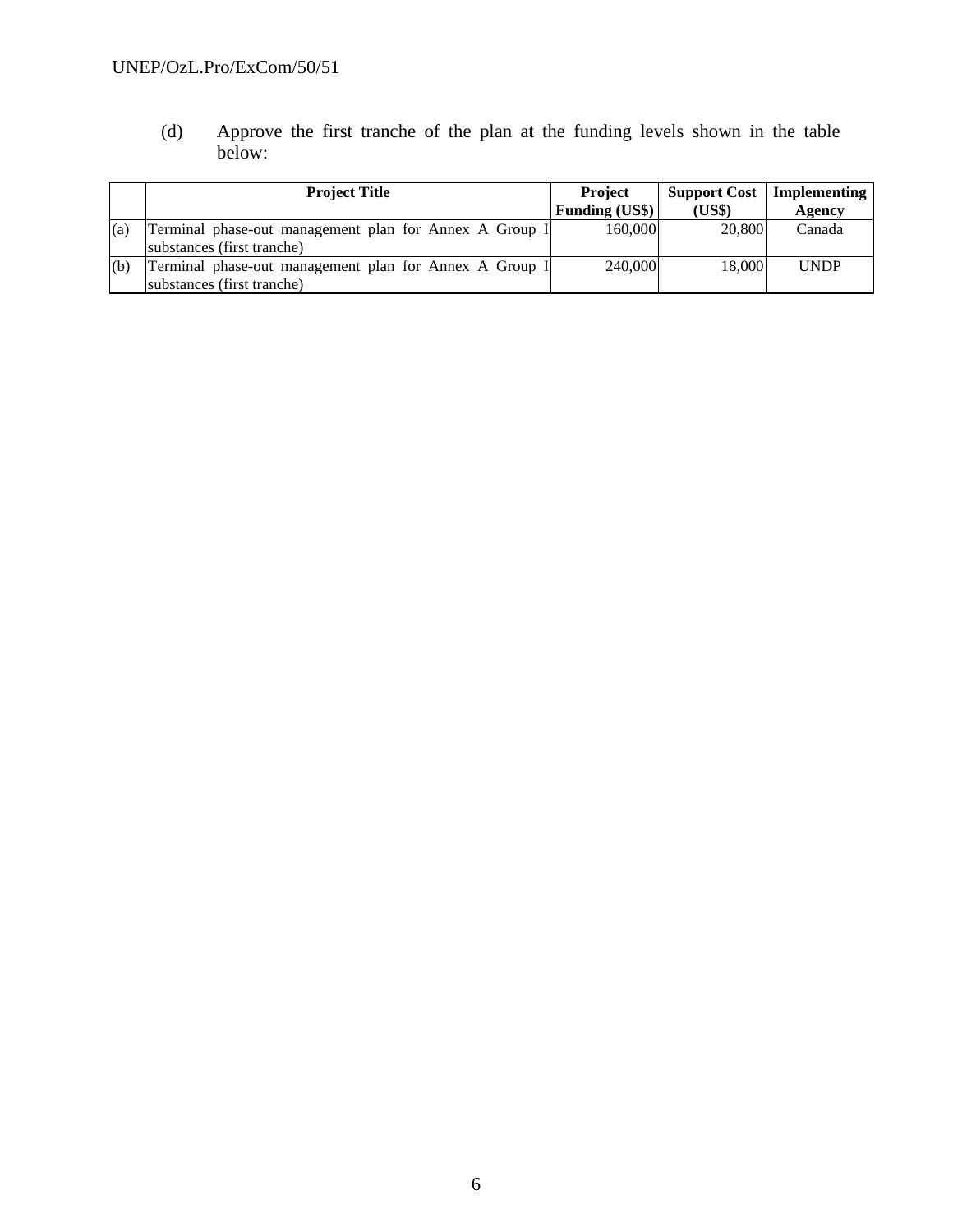#### **Annex I**

#### **AGREEMENT BETWEEN URUGUAY AND THE EXECUTIVE COMMITTEE OF THE MULTILATERAL FUND FOR THE PHASE-OUT OF ANNEX A GROUP I OZONE-DEPLETING SUBSTANCES**

1. This Agreement represents the understanding of the Government of Uruguay (the "Country") and the Executive Committee with respect to the complete phase-out of controlled use of the ozone-depleting substances set out in Appendix 1-A (the "Substances") prior to 1 January 2010 in compliance with Protocol schedules.

2. The Country agrees to meet the annual consumption limits of the Substances in Annex A (Group I) of the Montreal Protocol as set out in row 2 of Appendix 2-A (the "Targets, and Funding") in this Agreement. The Country accepts that, by its acceptance of this Agreement and performance by the Executive Committee of its funding obligations described in paragraph 3, it is precluded from applying for or receiving further funding from the Multilateral Fund in respect to the Substances as described in the TPMP document.

3. Subject to compliance by the Country with its obligations set out in this Agreement, the Executive Committee agrees in principle to provide the funding set out in row 9 of Appendix 2-A (the "Funding") to the Country, commencing with the entry into force of the import/export licensing system to monitor and control trade in ozone depleting substances. The Executive Committee will, in principle, provide this funding at the Executive Committee meetings specified in Appendix 3-A (the "Funding Approval Schedule").

4. The Country will meet the consumption limits for each of the Substances as indicated in Appendix 2-A. It will also accept independent verification by the relevant implementing agency of achievement of these consumption limits as described in paragraph 9 of this Agreement.

5. The Executive Committee will not provide the Funding in accordance with the Funding Approval Schedule unless the Country satisfies the following conditions at least 30 days prior to the applicable Executive Committee meeting set out in the Funding Approval Schedule:

- (a) That the Country has met the Targets for the applicable year;
- (b) That the meeting of these Targets will be independently verified, if requested by the Executive Committee consistent with paragraph (d) of decision 45/54;
- (c) That the Country has substantially completed all actions set out in the last annual implementation programme; and
- (d) That the Country has submitted and received endorsement from the Executive Committee for an annual implementation programme in the form of Appendix 4-A (the "Annual Implementation Programmes") in respect of the year for which funding is being requested.

6. The Country will ensure that it conducts accurate monitoring of its activities under this Agreement. The institutions set out in Appendix 5-A (the "Monitoring") will monitor and report on that monitoring in accordance with the roles and responsibilities set out in Appendix 5-A. This monitoring will also be subject to independent verification as described in paragraph 9.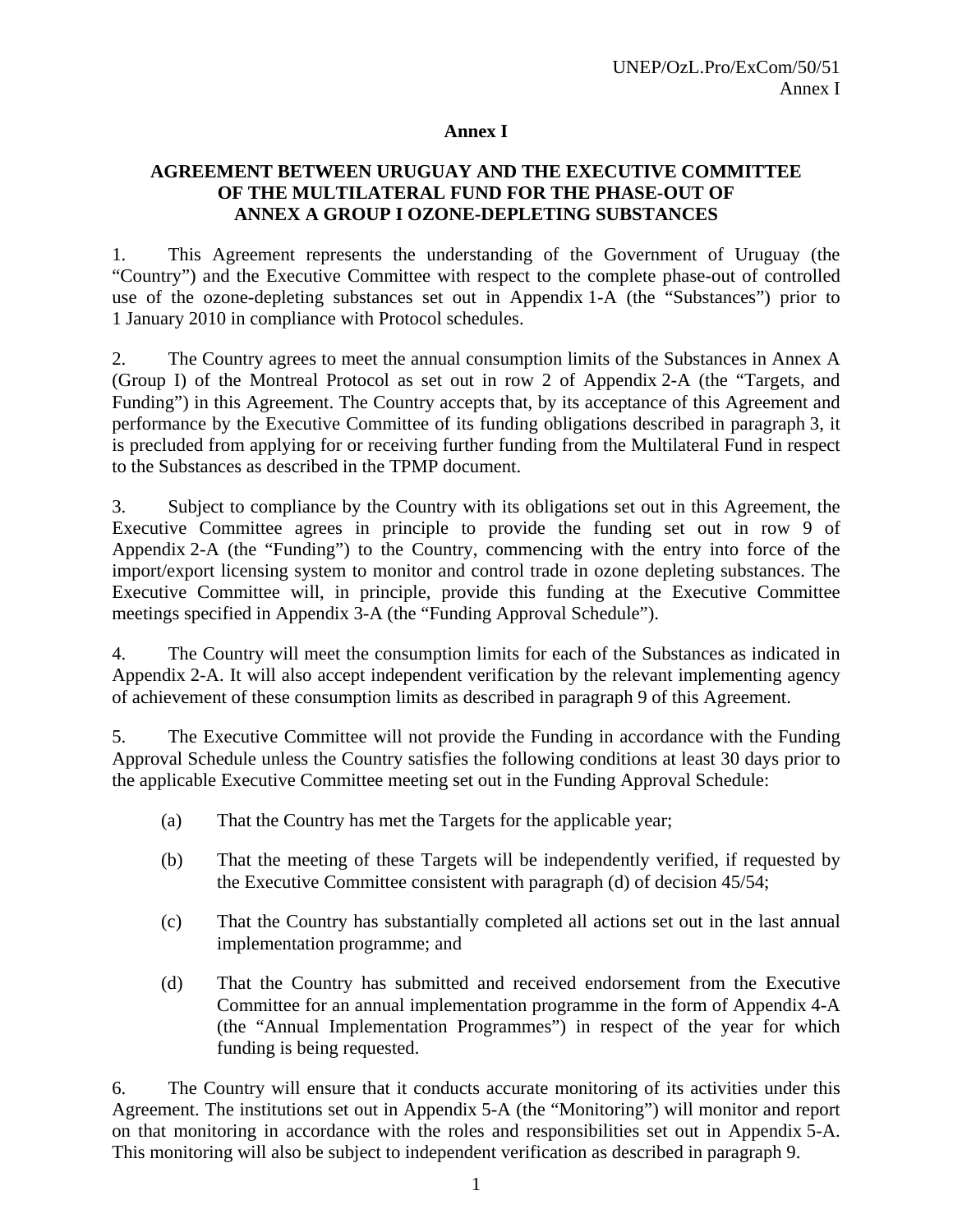7. While the Funding was determined on the basis of estimates of the needs of the Country to carry out its obligations under this Agreement, the Executive Committee agrees that the Country may have the flexibility to reallocate the approved funds, or part of the funds, according to the evolving circumstances to achieve the goals prescribed under this Agreement. Reallocations categorized as major changes must be documented in advance in the next annual implementation programme and endorsed by the Executive Committee as described in sub paragraph 5(d). Reallocations not categorized as major changes may be incorporated in the approved annual implementation programme, under implementation at the time, and reported to the Executive Committee in the report on implementation of the annual programme.

8. Specific attention will be paid to the execution of the activities in the servicing sector, in particular:

- (a) The Country would use the flexibility available under this Agreement to address specific needs that might arise during project implementation;
- (b) The technical assistance programme for the refrigeration servicing sub sectors would be implemented in stages so that resources can be diverted to other activities such as, additional training or procurement of service tools, in cases where the proposed results are not achieved, and will be closely monitored in accordance with Appendix 5-A of this Agreement; and
- (c) The Country and the implementing agencies will take full account of the requirements of decisions 41/100 and 49/6 during the implementation of the technical assistance programme for the refrigeration servicing sub sectors.

9. The Country agrees to assume overall responsibility for the management and implementation of this Agreement and of all activities undertaken by it or on its behalf to fulfil the obligations under this Agreement. UNDP has agreed to be the lead implementing agency (the "Lead IA") and the Government of Canada has agreed to be the cooperating implementing agency (the "Cooperating IA") under the lead of the Lead IA in respect of the Country's activities under this Agreement. The Lead IA will be responsible for carrying out the activities listed in Appendix 6-A, including but not limited to independent verification. The Country also agrees to periodic evaluations, which will be carried out under the monitoring and evaluation work programmes of the Multilateral Fund. The Cooperating IA will be responsible for carrying out the activities listed in Appendix 6-B. The Executive Committee agrees, in principle, to provide the Lead IA and the Cooperating IA with the fees set out in rows 7 and 8 of Appendix 2-A.

10. Should the Country, for any reason, not meet the Targets for the elimination of the Substances in Annex A (Group I) of the Montreal Protocol or otherwise does not comply with this Agreement, then the Country agrees that it will not be entitled to the Funding in accordance with the Funding Approval Schedule. At the discretion of the Executive Committee, funding will be reinstated according to a revised funding approval schedule determined by the Executive Committee after the Country has demonstrated that it has satisfied all of its obligations that were due to be met prior to receipt of the next instalment of funding under the Funding Approval Schedule. The Country acknowledges that the Executive Committee may reduce the amount of the Funding by the amounts set out in Appendix 7-A in respect of each ODP tonne of reductions in consumption not achieved in any one year.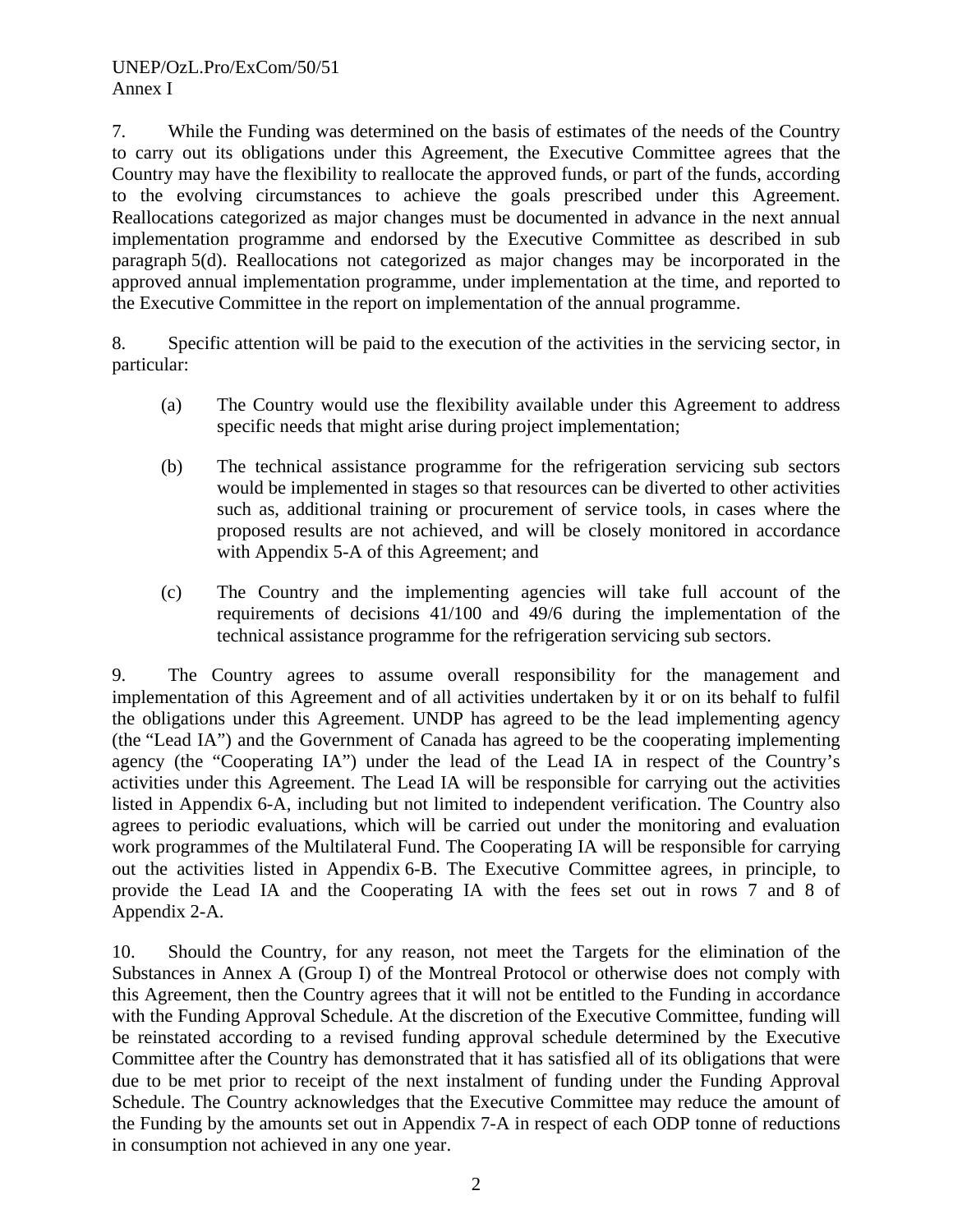11. The funding components of this Agreement will not be modified on the basis of any future Executive Committee decision that may affect the funding of any other consumption sector projects or any other related activities in the Country.

12. The Country will comply with any reasonable request of the Executive Committee and the Lead IA and the Cooperating IA to facilitate implementation of this Agreement. In particular, it will provide the Lead IA and the Cooperating IA with access to information necessary to verify compliance with this Agreement.

13. All of the agreements set out in this Agreement are undertaken solely within the context of the Montreal Protocol and as specified in this Agreement. All terms used in this Agreement have the meaning ascribed to them in the Protocol unless otherwise defined herein.

#### **APPENDIX 1-A: THE SUBSTANCES**

1. The common names of the ozone-depleting substances to be phased out under the Agreement will be listed here.

| CFC11, CFC12, CFC113 CFC 114 and CFC115<br>Annex A:<br>Group I |  |
|----------------------------------------------------------------|--|
|----------------------------------------------------------------|--|

#### **APPENDIX 2-A: THE TARGETS, AND FUNDING**

|                                                            | 2005  | 2006    | 2007   | 2008  | 2009   | 2010  | <b>Total</b> |
|------------------------------------------------------------|-------|---------|--------|-------|--------|-------|--------------|
| 1. Max allowable total consumption                         | 99.53 | 99.53   | 29.86  | 29.86 | 29.86  | 0.00  |              |
| of first substance/sector (ODP tons)                       |       |         |        |       |        |       |              |
| 2. Reduction from ongoing projects                         |       |         | 69.67  |       |        |       | 69.67        |
| 3. New reduction under plan                                |       |         |        |       |        | 29.86 | 29.86        |
| 4. Total annual reduction of first<br>substance (ODP tons) |       |         | 69.67  |       |        | 29.86 | 99.53        |
|                                                            |       | 240,000 | 48,000 |       | 45,000 |       | 333,000      |
| 5. Lead IA. agreed funding                                 |       |         |        |       |        |       |              |
| 6. Cooperating IA agreed funding                           |       | 160,000 | 42,000 |       | 30,000 |       | 232,000      |
| 7. Lead IA. support costs                                  |       | 18,000  | 3,600  |       | 3,375  |       | 24,975       |
| 8. Cooperating IA support costs                            |       | 20,800  | 5,460  |       | 3,900  |       | 30,160       |
| 9. Total agreed funding (US \$)                            |       | 400,000 | 90,000 |       | 75,000 |       | 565,000      |
| 10. Total agency support costs (US \$)                     |       | 38,800  | 9,060  |       | 7,275  |       | 55,135       |

#### **APPENDIX 3-A: FUNDING APPROVAL SCHEDULE**

1. Funding will be considered for approval at the last meeting of the year prior to the year of the Annual Implementation Programme.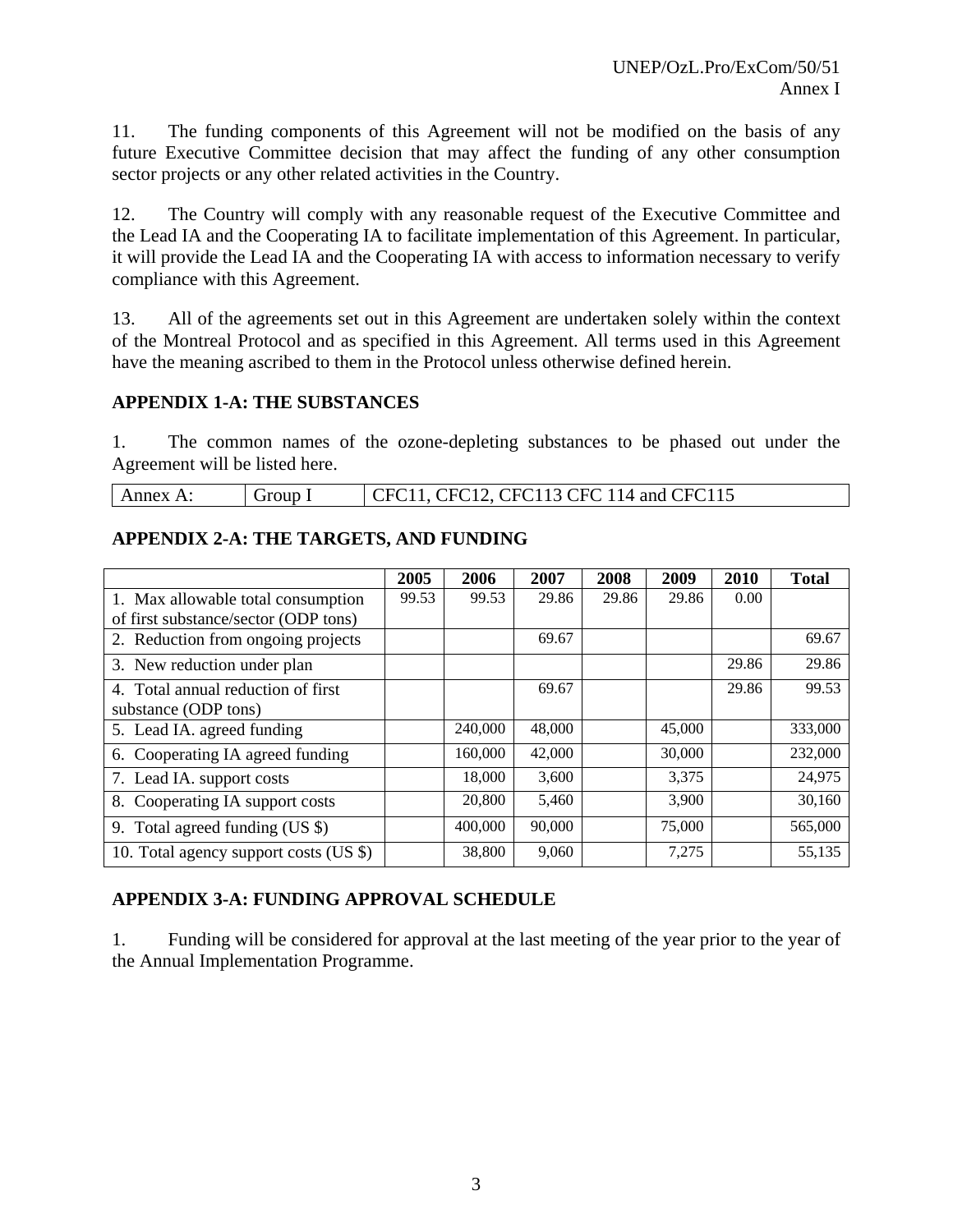### **APPENDIX 4-A: FORMAT OF ANNUAL IMPLEMENTATION PROGRAMME**

#### 1. **Data**

| Country                                      |  |
|----------------------------------------------|--|
| Year of plan                                 |  |
| # of years completed                         |  |
| # of years remaining under the plan          |  |
| Target ODS consumption of the preceding year |  |
| Target ODS consumption of the year of plan   |  |
| Level of funding requested                   |  |
| Lead implementing agency                     |  |
| Co-operating agency(ies)                     |  |

### 2. **Targets**

| <b>Indicators</b> |               | <b>Preceding year</b> | Year of plan | <b>Reduction</b> |
|-------------------|---------------|-----------------------|--------------|------------------|
| Supply of ODS     | Import        |                       |              |                  |
|                   | Total $(1)$   |                       |              |                  |
| Demand of ODS     | Manufacturing |                       |              |                  |
|                   | Servicing     |                       |              |                  |
|                   | Stockpiling   |                       |              |                  |
|                   | Total $(2)$   |                       |              |                  |

#### 3. **Industry Action**

| Sector        | Consumption    | Consumption  | Reduction      | Number of | Number of                     | ODS phase- |
|---------------|----------------|--------------|----------------|-----------|-------------------------------|------------|
|               | preceding year | year of plan | within year of | projects  | servicing related out (in ODP |            |
|               | 1)             |              | plan $(1)-(2)$ | completed | activities                    | tonnes)    |
| Manufacturing |                |              |                |           |                               |            |
| Total         |                |              |                |           |                               |            |
|               |                |              |                |           |                               |            |
| Refrigeration |                |              |                |           |                               |            |
| Total         |                |              |                |           |                               |            |
| Grand total   |                |              |                |           |                               |            |

### 4. **Technical Assistance**

Proposed Activity: Objective: Target Group: Impact:

### 5. **Government Action**

| Policy / Activity Planned                             | Schedule of Implementation |
|-------------------------------------------------------|----------------------------|
| Type of policy control on ODS import: servicing, etc. |                            |
| Public awareness                                      |                            |
| Others                                                |                            |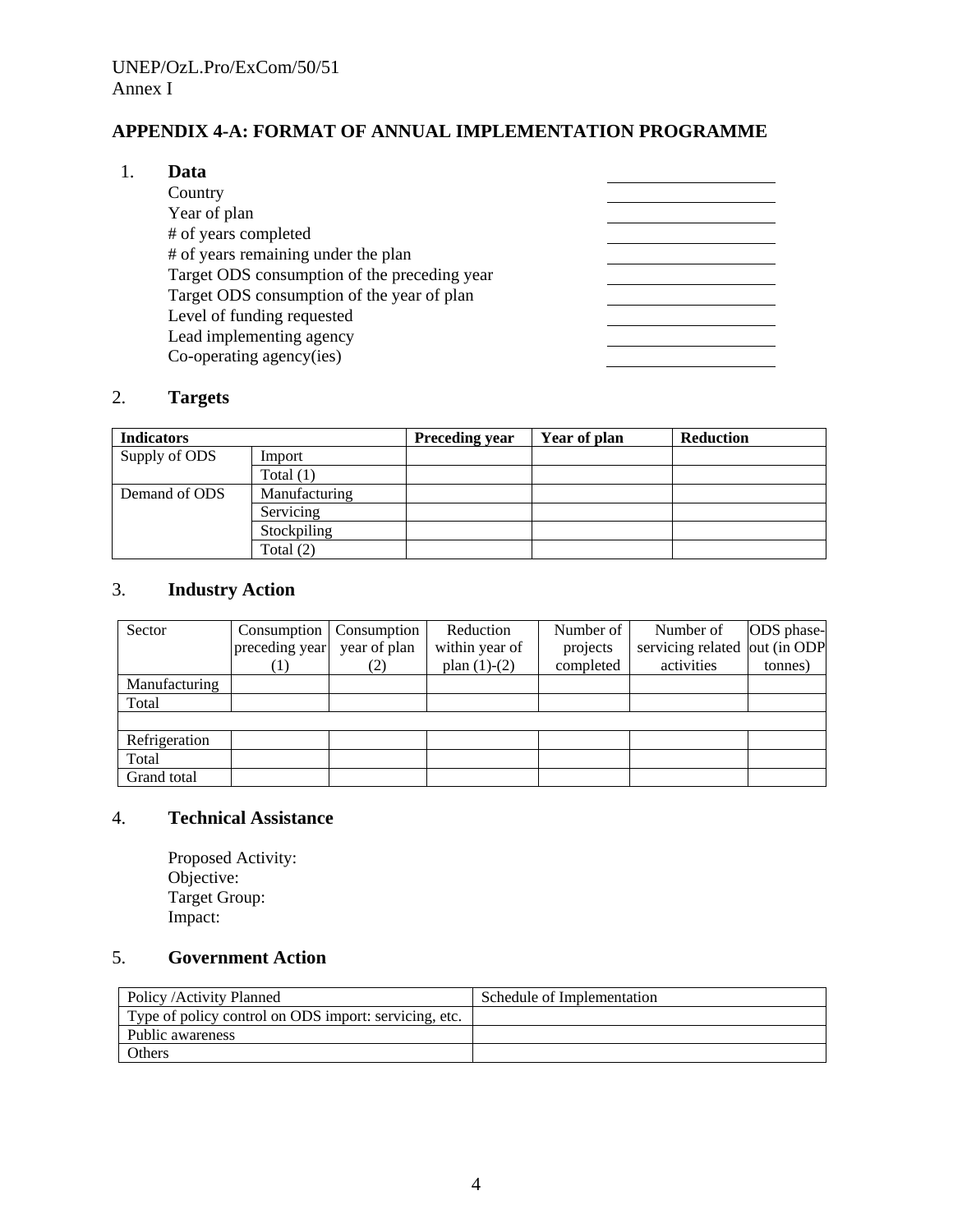#### 6. **Annual Budget:**

| $2 + 1 + 1 + 1 + 1$<br>AC | Planned.<br>$\cdot$<br>$\sqrt{ }$<br>Expenditures |
|---------------------------|---------------------------------------------------|
|                           |                                                   |
| Total                     |                                                   |

#### 7. **Administrative Fees**

### **APPENDIX 5-A: MONITORING INSTITUTIONS AND ROLES**

1. The monitoring of the TPMP results and CFC consumption will be carried out within the project "TPMP Implementation, Monitoring, and Control", with the general oversight of UNDP as Lead IA.

2. The monitoring activities will be based on three key elements: (a) well designed forms for data collection, evaluation and reporting, (b) program of regular monitoring visits, and (c) appropriate cross-checking of information from different sources.

3. The monitoring reports will be produced, verified and acted upon every quarter, for the purpose of project monitoring and control. The quarterly reports will be consolidated each year, previous to the first meeting of the Executive Committee. These reports will be used as input for the annual implementation reports required by the Executive Committee.

#### Verification and reporting

4. In accordance to decision 45/54 (d), the Executive Committee reserves the right for independent verification in case the Executive Committee selects Uruguay for related auditing Based on discussion with the Lead IA, Uruguay should select the independent organization (auditing) to carry out the verification of the TPMP results and this independent monitoring programme.

#### **APPENDIX 6-A: ROLE OF THE LEAD IMPLEMENTING AGENCY**

1. The Lead IA will be responsible for a range of activities to be specified in the project document along the lines of the following:

- (a) Ensuring performance and financial verification in accordance with this Agreement and with its specific internal procedures and requirements as set out in the Country's phase-out plan;
- (b) Assisting the Country in preparation of the Annual Implementation Programme;
- (c) Providing verification to the Executive Committee that the Targets have been met and associated annual activities have been completed as indicated in the Annual Implementation Programme. For this undertaking, separate funding will be provided by the Executive committee to the Lead IA;
- (d) Ensuring that the achievements in previous annual implementation programmes are reflected in the future annual implementation programme;